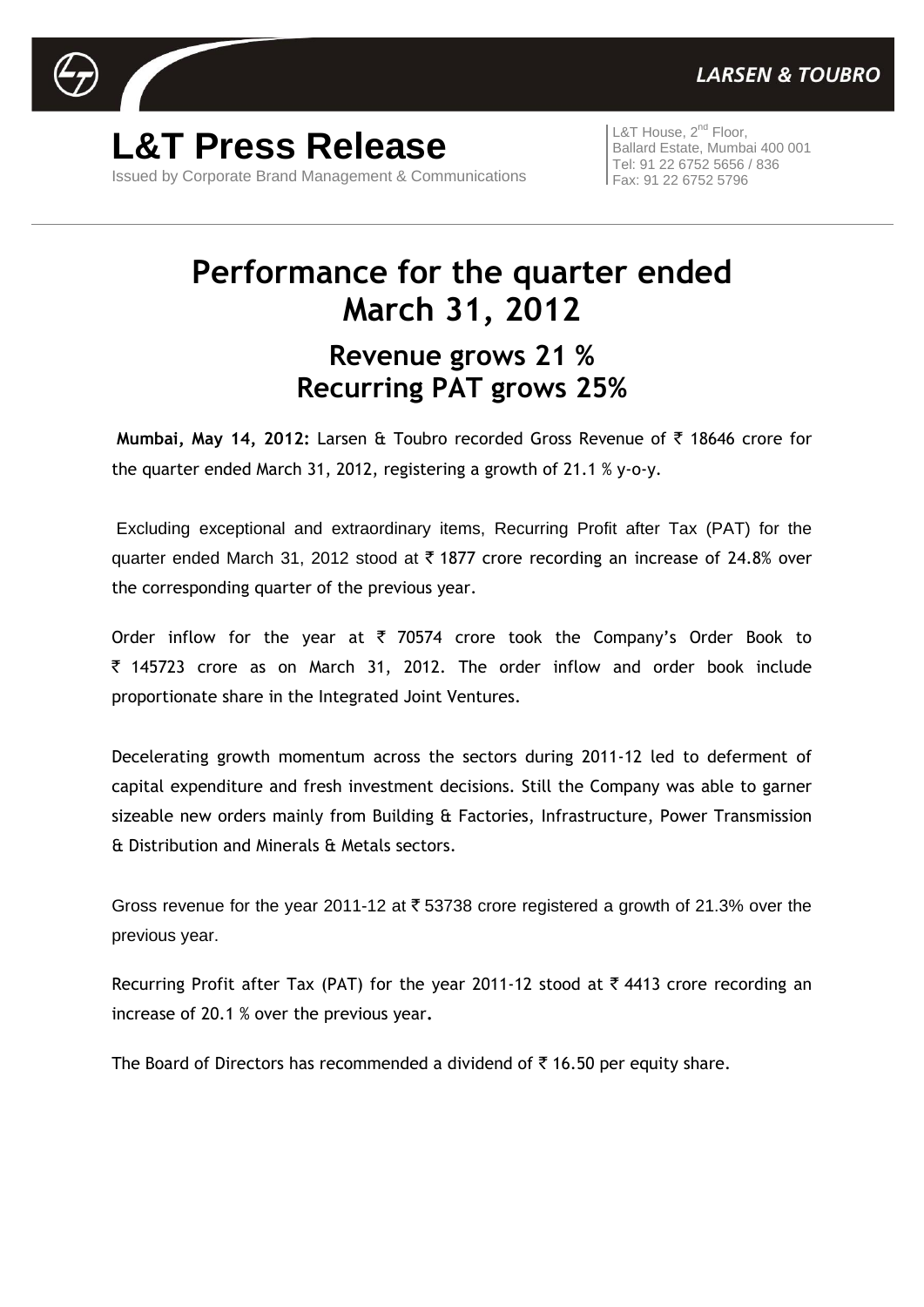#### **Engineering & Construction (E&C) Segment**

E&C recorded Net Segment Revenue of  $\bar{\tau}$  16638 crore for the quarter ended March 31, 2012 recording a y-o-y growth of 23.4%.

For the year ended March 31, 2012, Net Segment Revenue was  $\bar{\tau}$  46768 crore registering 23.3% growth over the previous year. Most of the ongoing projects progressed well contributing to growth in the revenue. This revenue growth was achieved despite deferment of some of the anticipated orders and delays in obtaining clearances in a few projects in the infrastructure, power, power transmission & distribution sectors, having temporary impact on the pace of activities.

During the year, the Segment secured orders totaling to  $\bar{\tau}$  63574 crore with International orders constituting 18% of the total order inflow. The Order Book of the Segment stood at a healthy  $\bar{\tau}$  143448 crore as at March 31, 2012 with international orders constituting 12% of the total order book.

The Segment recorded Operating Margin of 12.7% during the year ended March 31, 2012 through an efficient management of costs and its superior execution capabilities.

#### **Electrical & Electronics (E&E) Segment**

E&E recorded Net Segment Revenue of  $\bar{\tau}$  998 crore for the quarter ended March 31, 2012 recording a y-o-y growth of 15%.

For the year ended March 31, 2012, Net Segment Revenue stood at  $\bar{\tau}$  3251 crore recording a moderate y-o-y growth of 8.4%. Subdued industrial demand and intense competition led to lower off-take.

The Segment Operating Margin for the quarter ended March 31, 201 was 16.9% recording an improvement over the immediately preceding quarter when the margin stood at 10.9%. For the year ended March 31, 2012 the Operating Margin stood at 12.7%.

#### **Machinery & Industrial Products (MIP) Segment**

During the quarter ended March 31, 2012, MIP recorded Net Segment Revenue of ` 740 crore. International sales constituted 14% of the total revenue.

Net Segment Revenue for the year ended March 31, 2012 stood at  $\bar{\tau}$  2775 crore International sales doubled during the year.

The Segment earned an Operating Margin of 19.8% and 19.5% during the quarter and year ended March 31, 2012 respectively.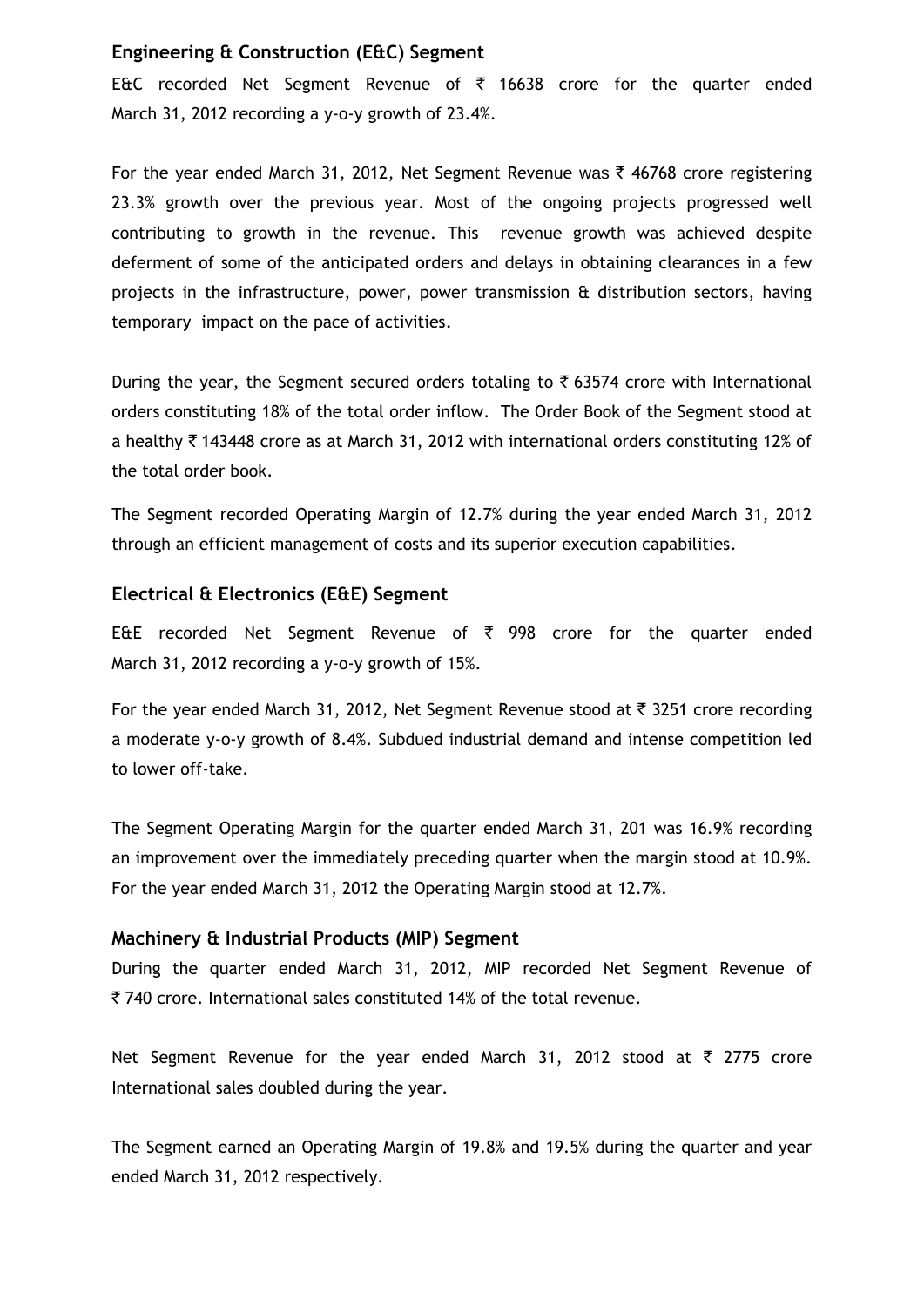# **Consolidated Group Financials**

The Consolidated Group revenue at  $\bar{\tau}$  64960 crore for the year grew by 23.8% vis-à-vis ₹ 52470 crore for the previous year. The Consolidated Group Profit After Tax excluding extraordinary and exceptional items, stood at  $\bar{\tau}$  4649 crore.

# **Capacity Ramp-up**

With continued thrust on capacity argumentation for current execution & future growth, the Company invested  $\bar{\tau}$  1730 crore in 2011-12 mainly to acquire various plant and equipment for the businesses in Engineering and Construction segment and for expansion of the Modular Fabrication Yard at Kattupalli, Tamilnadu.

The manufacturing facilities at Vadodara and Ahmednagar for the Electrical and Electronics business segment are being ramped up to reap benefits of low cost locations.

At the Consolidated Group level, the port facility at Dhamra developed under Joint Venture with Tata Steel Limited commenced commercial operations during the year 2011-12. The manufacturing facility for Power Auxiliaries at Hazira, Gujarat has also been commissioned during the year.

The facilities for manufacture of heavy forgings at Hazira and the shipyard-cum-port facility at Kattupalli are at an advanced stage of completion and are scheduled to commence commercial operations during the year 2012-13.

# **Outlook**

The year 2011-12 witnessed policy uncertainties, slowdown in investment momentum, aggressive competition, high inflation and significant rupee depreciation. Most of the major world economies have also been facing sluggish economic environment.

Gradual upswing in Indian economy is expected in the year 2012-13 with increasing government focus on certain sectors such as infrastructure, power, oil & gas and fertilizer, which are of key importance to the Company. A clear policy direction from the government, inflation containment, benign interest rate environment, and improved fiscal situation are key to revive the growth momentum & investment confidence.

The performance of the Company has strong linkage with the economic environment in India as well as the key markets such as the Middle East. While strengthening its domestic presence, the Company is accelerating forays into its major international markets backed by its superior delivery capabilities, execution excellence, proven track record and healthy balance sheet. Given its large Order Book, the Company is well positioned to sustain revenue growth momentum in the medium term.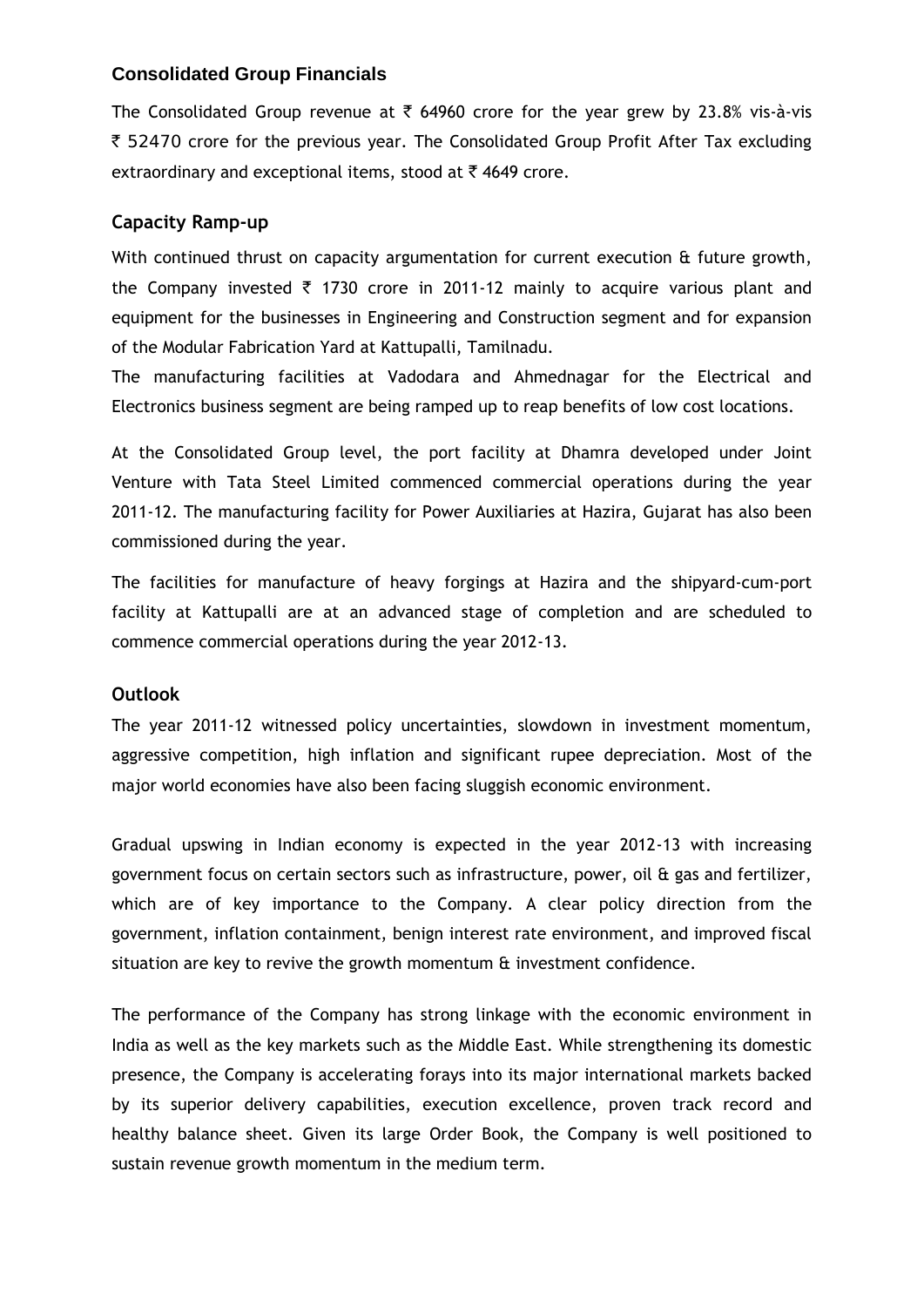

**LARSEN & TOUBRO LIMITED**<br>Registered Office: L&T House, Ballard Estate, Mumbai **Registered Office: L&T House, Ballard Estate, Mumbai 400 001**

**AUDITED FINANCIAL RESULTS FOR THE YEAR ENDED MARCH 31, 2012**

|                         | ₹ Lakh                                                                                                                                               |                                  |                  |                  |                    |                                |                    |                   |  |
|-------------------------|------------------------------------------------------------------------------------------------------------------------------------------------------|----------------------------------|------------------|------------------|--------------------|--------------------------------|--------------------|-------------------|--|
|                         |                                                                                                                                                      | <b>Standalone Financials</b>     |                  |                  |                    | <b>Consolidated Financials</b> |                    |                   |  |
|                         |                                                                                                                                                      |                                  | 3 months ended   |                  | Year ended         |                                | Year ended         |                   |  |
| <b>Particulars</b>      |                                                                                                                                                      | March 31,                        | December 31,     | March 31,        | March 31,          | March 31,                      | March 31,          | March 31,         |  |
|                         |                                                                                                                                                      | 2012                             | 2011             | 2011             | 2012               | 2011                           | 2012               | 2011              |  |
| 1                       | Gross Sales / Revenue from operations                                                                                                                | 1864577                          | 1414049          | 1539552          | 5373778            | 4429611                        | 6496008            | 5247022           |  |
|                         | Less: Excise duty                                                                                                                                    | 18487                            | 15688            | 13435            | 56726              | 39024                          | 64697              | 42644             |  |
|                         | Net Sales / Revenue from operations                                                                                                                  | 1846090                          | 1398361          | 1526117          | 5317052            | 4390587                        | 6431311            | 5204378           |  |
| 2                       | <b>Expenses:</b>                                                                                                                                     |                                  |                  |                  |                    |                                |                    |                   |  |
| a)                      | i) Consumption of raw materials, components, and stores, spares & tools                                                                              | 331373                           | 322339           | 270629           | 1176458            | 892546                         | 1311610            | 1025689           |  |
|                         | ii) Sub-contracting charges<br>iii) Construction materials consumed                                                                                  | 392066<br>482461                 | 301895<br>311832 | 285482<br>403398 | 1064754<br>1247779 | 939597<br>1006976              | 1085025<br>1299039 | 894056<br>1035929 |  |
|                         | iv) Purchases of stock-in-trade                                                                                                                      | 76196                            | 55352            | 73580            | 236940             | 228255                         | 244603             | 216202            |  |
|                         | v) Changes in inventories of finished goods, work-in-progress and stock-in-trade                                                                     | 11704                            | (23329)          | 1807             | (53977)            | (53264)                        | (61713)            | (49787)           |  |
|                         | vi) Other manufacturing, construction and operating expenses                                                                                         | 137660                           | 134998           | 108330           | 430064             | 332707                         | 843283             | 636531            |  |
| b)                      | Employee benefits expense                                                                                                                            | 97544                            | 86196            | 80172            | 366345             | 283008                         | 499496             | 373529            |  |
| c)                      | Sales, administration and other expenses                                                                                                             | 61010                            | 72671            | 68364            | 220428             | 196805                         | 332973             | 304486            |  |
| d)                      | Depreciation, amortisation and obsolescence                                                                                                          | 18036                            | 18033            | 23577            | 69946              | 59922                          | 158029             | 131888            |  |
|                         | <b>Total expenses</b>                                                                                                                                | 1608050                          | 1279987          | 1315339          | 4758737            | 3886552                        | 5712345            | 4568523           |  |
| 3                       | Profit from operations before other income, finance costs and exceptional items<br>(1-2)                                                             | 238040                           | 118374           | 210778           | 558315             | 504035                         | 718966             | 635855            |  |
| 4                       | Other income                                                                                                                                         | 31420                            | 42714            | 35718            | 133828             | 114746                         | 82897              | 96878             |  |
| 5                       | Profit from ordinary activities before finance costs and exceptional items (3+4)                                                                     | 269460                           | 161088           | 246496           | 692143             | 618781                         | 801863             | 732733            |  |
| 6                       |                                                                                                                                                      | 12109                            | 19071            | 12625            | 66610              | 61925                          | 110189             | 80275             |  |
|                         | Finance costs<br>Profit from ordinary activities after finance costs but before exceptional items (5-                                                |                                  |                  |                  |                    |                                |                    |                   |  |
| $\overline{\mathbf{r}}$ | 6)                                                                                                                                                   | 257351                           | 142017           | 233871           | 625533             | 556856                         | 691674             | 652458            |  |
| 8                       | Exceptional items [refer note (i)]                                                                                                                   | 5500                             |                  | 22677            | 5500               | 26207                          | 5677               | 20529             |  |
| 9                       | Profit from ordinary activities before tax (7+8)                                                                                                     | 262851                           | 142017           | 256548           | 631033             | 583063                         | 697351             | 672987            |  |
| 10                      | Provision for taxes:                                                                                                                                 |                                  |                  |                  |                    |                                |                    |                   |  |
| a)                      | Provision for current tax                                                                                                                            | 72020                            | 39222            | 73187            | 181413             | 177658                         | 231433             | 220537            |  |
| b)                      | Provision for deferred tax                                                                                                                           | (1210)                           | 3640             | 14740            | 3970               | 16700                          | (3178)             | 14019             |  |
| c)                      | Additional Tax on dividend distributed / proposed by subsidiaries                                                                                    |                                  |                  |                  |                    |                                | 867                | 749               |  |
|                         | <b>Total provision for taxes</b>                                                                                                                     | 70810                            | 42862            | 87927            | 185383             | 194358                         | 229122             | 235305            |  |
|                         | 168621<br>445650<br>388705<br>437682<br>Net Profit after tax from ordinary activities (9-10)<br>192041<br>99155<br>468229                            |                                  |                  |                  |                    |                                |                    |                   |  |
| 11                      |                                                                                                                                                      |                                  |                  |                  |                    |                                |                    |                   |  |
| 12                      | Extraordinary items [net of tax - ₹ Nil]                                                                                                             |                                  |                  |                  |                    | 7084                           |                    | 7084              |  |
| 13                      | Net Profit after tax for the period (11+12)                                                                                                          | 192041                           | 99155            | 168621           | 445650             | 395789                         | 468229             | 444766            |  |
|                         |                                                                                                                                                      |                                  |                  |                  |                    |                                |                    |                   |  |
| 14<br>15                | Share of profit of associates (net)                                                                                                                  |                                  |                  |                  |                    |                                | 4616               | 8707              |  |
|                         | Adjustments for minority interests in subsidiaries                                                                                                   |                                  |                  |                  |                    |                                | (3476)             | (7856)            |  |
|                         | 16 Net Profit after tax, minority interest and share of profit of associates (13+14+15)                                                              | 192041                           | 99155            | 168621           | 445650             | 395789                         | 469369             | 445617            |  |
| 17                      |                                                                                                                                                      |                                  |                  |                  | 12248              |                                |                    |                   |  |
|                         | Paid-up equity share capital (face value of share: ₹2 each)                                                                                          |                                  |                  |                  |                    | 12177                          | 12248              | 12177             |  |
| 18                      | Reserves excluding revaluation reserve                                                                                                               |                                  |                  |                  | 2507940            | 2170236                        | 2923973            | 2489913           |  |
|                         | Earnings per share (Not annualised):                                                                                                                 |                                  |                  |                  |                    |                                |                    |                   |  |
| 19                      | Basic EPS before extraordinary items (₹)                                                                                                             | 31.37                            | 16.21            | 27.70            | 72.92              | 64.16                          | 76.81              | 72.39             |  |
| 20<br>21                | Diluted EPS before extraordinary items (₹)                                                                                                           | 31.14                            | 16.11            | 27.41            | 72.23              | 63.20                          | 76.08              | 71.30             |  |
|                         | Basic EPS after extraordinary items (₹)<br>Diluted EPS after extraordinary items (₹)                                                                 | 31.37                            | 16.21            | 27.70            | 72.92              | 65.33                          | 76.81              | 73.56             |  |
| 22<br>23                | Debt service coverage ratio (DSCR) [no.of times]*                                                                                                    | 31.14                            | 16.11            | 27.41            | 72.23<br>3.13      | 64.35<br>3.35                  | 76.08              | 72.45             |  |
| 24                      | Interest service coverage ratio (ISCR) [no.of times]**                                                                                               |                                  |                  |                  | 10.39              | 9.99                           |                    |                   |  |
|                         | Profit after tax from normal operations (i.e.excluding exceptional and extraordinar)                                                                 |                                  |                  |                  |                    |                                |                    |                   |  |
| 25                      | items)                                                                                                                                               | 187731                           | 99155            | 150465           | 441340             | 367573                         | 464882             | 423790            |  |
|                         | * DSCR = [Profit before interest and exceptional & extraordinary items + (Interest expense +principal repayments of long-term debt during the year)] |                                  |                  |                  |                    |                                |                    |                   |  |
|                         | ** ISCR = [Profit before interest and exceptional & extraordinary items + interest expense]                                                          |                                  |                  |                  |                    |                                |                    |                   |  |
|                         | See accompanying notes to the financial results                                                                                                      |                                  |                  |                  |                    |                                |                    |                   |  |
|                         | SELECT INFORMATION FOR THE QUARTER AND YEAR ENDED MARCH 31, 2012                                                                                     |                                  |                  |                  |                    |                                |                    |                   |  |
| Α                       | PARTICULARS OF SHAREHOLDING                                                                                                                          |                                  |                  |                  |                    |                                |                    |                   |  |
| 1                       | Public shareholding:                                                                                                                                 |                                  |                  |                  |                    |                                |                    |                   |  |
|                         | - Number of shares ('000s)                                                                                                                           |                                  |                  |                  | 593300             | 587206                         | 593300             | 587206            |  |
|                         | - Percentage of shareholding                                                                                                                         |                                  |                  |                  | 96.88%             | 96.44%                         | 96.88%             | 96.44%            |  |
| 2                       | Promoters and promoter group shareholding [refer note (vii) ]                                                                                        |                                  |                  |                  | <b>Nil</b>         | Nil                            | <b>Nil</b>         | Nil               |  |
|                         |                                                                                                                                                      |                                  |                  |                  |                    |                                |                    |                   |  |
| в                       | <b>INVESTOR COMPLAINTS</b>                                                                                                                           | 3 months ended<br>March 31, 2012 |                  |                  |                    |                                |                    |                   |  |
|                         |                                                                                                                                                      |                                  |                  |                  |                    |                                |                    |                   |  |
|                         | Pending at the beginning of the quarter                                                                                                              | 1                                |                  |                  |                    |                                |                    |                   |  |
|                         | Received during the quarter<br>Disposed of during the quarter                                                                                        | 14<br>15                         |                  |                  |                    |                                |                    |                   |  |

for LARSEN & TOUBRO LIMITED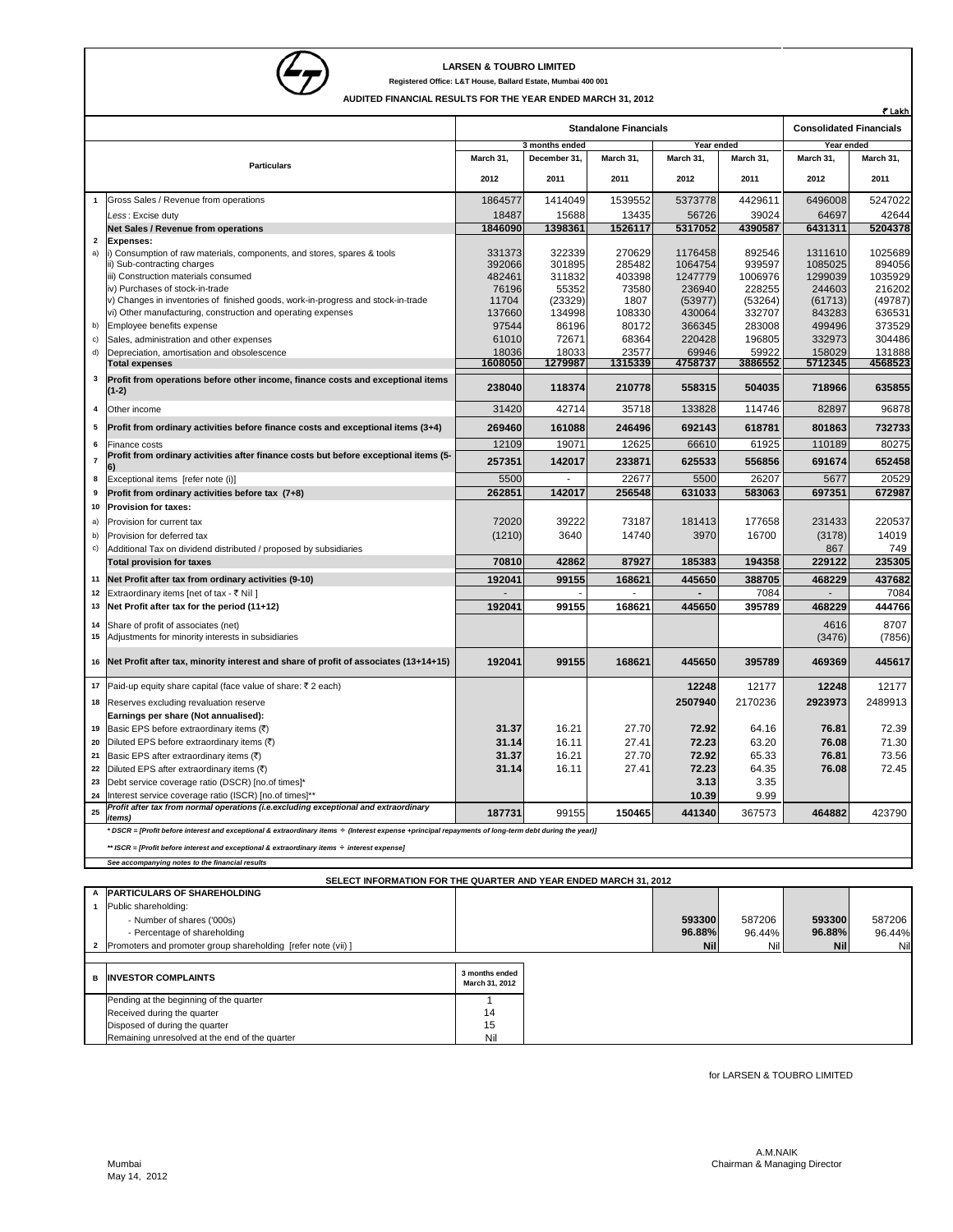**Notes :**

- (i) Exceptional items during the quarter ended March 31, 2012 in the standalone financials represent gain on sale of part stake in a subsidiary company. Exceptional items in consolidated financials additionally include gain on divestment of stake in associate companies.
- (ii) During the year, a subsidiary company has raised additional share capital through initial public offer (IPO) and pre-IPO placement which has resulted in dilution of stake of the parent company. The net gain of ₹ 717.40 crore on dilution of stake is credited to capital reserve in the Consolidated Balance Sheet.
- (iii) The Board of Directors has recommended a dividend of  $\bar{z}$  16.50 per equity share of face value of  $\bar{z}$  2 each.

(iv) The Company, during the quarter ended March 31, 2012, has allotted 5,54,272 equity shares of  $\bar{\tau}$  2 each, fully paid up, on exercise of stock options by employees, in accordance with the Company's stock option schemes.

(v) Statement of assets and liabilities as per clause 41(v) (h) of the listing agreement:

|                                                          |           |                   | ₹ Lakh         |                       |  |  |
|----------------------------------------------------------|-----------|-------------------|----------------|-----------------------|--|--|
|                                                          |           | <b>Standalone</b> |                | Consolidated<br>As at |  |  |
|                                                          |           | As at             |                |                       |  |  |
| <b>Particulars</b>                                       | 31.3.2012 | 31.3.2011         | 31.3.2012      | 31.3.2011             |  |  |
|                                                          |           | <b>Audited</b>    | <b>Audited</b> |                       |  |  |
| <b>EQUITY AND LIABILITIES</b>                            |           |                   |                |                       |  |  |
| Shareholders' funds:                                     |           |                   |                |                       |  |  |
| (a) Share capital                                        | 12248     | 12177             | 12248          | 12177                 |  |  |
| (b) Reserves and surplus (including revaluation reserve) | 2510054   | 2172449           | 2926430        | 2492878               |  |  |
| Sub-total - Shareholders' funds                          | 2522302   | 2184626           | 2938678        | 2505055               |  |  |
| Minority interest                                        |           |                   | 175346         | 102600                |  |  |
| <b>Non-current liabilities</b>                           |           |                   |                |                       |  |  |
| (a) Long-term borrowings                                 | 533006    | 542541            | 3615561        | 2484106               |  |  |
| (b) Deferred tax liabilities (net)                       | 13301     | 26347             | 21088          | 33161                 |  |  |
| (c) Other long term liabilities                          | 37602     | 3241              | 501313         | 466988                |  |  |
| (d) Long-term provisions                                 | 27505     | 24208             | 31219          | 27425                 |  |  |
| Sub-total - Non-current liabilities                      | 611414    | 596337            | 4169181        | 3011680               |  |  |
|                                                          |           |                   |                |                       |  |  |
| <b>Current liabilities</b>                               |           |                   |                |                       |  |  |
| (a) Short-term borrowings                                | 293672    | 90617             | 577806         | 403683                |  |  |
| (b) Current maturities of long term borrowings           | 162899    | 82953             | 521638         | 392041                |  |  |
| (c) Trade payables                                       | 1575281   | 1285342           | 1671653        | 1468772               |  |  |
| (d) Other current liabilities                            | 1392524   | 1270915           | 1610824        | 1364906               |  |  |
| (e) Short-term provisions                                | 211204    | 200210            | 234307         | 224675                |  |  |
| Sub-total - Current liabilities                          | 3635580   | 2930037           | 4616228        | 3854077               |  |  |
| TOTAL EQUITY AND LIABILITIES                             | 6769296   | 5711000           | 11899433       | 9473412               |  |  |
|                                                          |           |                   |                |                       |  |  |
| <b>ASSETS</b>                                            |           |                   |                |                       |  |  |
| Non-current assets                                       |           |                   |                |                       |  |  |
| (a) Fixed Assets                                         | 836366    | 741553            | 3325962        | 2690408               |  |  |
| (b) Goodwill on consolidation                            |           |                   | 105389         | 108245                |  |  |
| (c) Non-current investments                              | 908471    | 740084            | 156487         | 150333                |  |  |
| (d) Deferred tax assets (net)                            |           |                   | 12904          | 2069                  |  |  |
| (e) Long-term loans and advances                         | 404280    | 331706            | 1850665        | 1254697               |  |  |
| (f) Other non-current assets                             | 12714     | 80                | 34523          | 9587                  |  |  |
| Sub-total - Non-current assets                           | 2161831   | 1813423           | 5485930        | 4215339               |  |  |
| <b>Current assets</b>                                    |           |                   |                |                       |  |  |
| (a) Current investments                                  | 678719    | 728398            | 722460         | 771244                |  |  |
| (b) Inventories                                          | 177662    | 157715            | 422987         | 304027                |  |  |
| (c) Trade receivables                                    | 1872984   | 1242761           | 2040536        | 1411945               |  |  |
| (d) Cash and bank balances                               | 177812    | 172955            | 337858         | 364464                |  |  |
| (e) Short-term loans and advances                        | 508524    | 490823            | 1375872        | 1153635               |  |  |
|                                                          |           | 1104925           | 1513790        | 1252758               |  |  |
| (f) Other current assets                                 | 1191764   |                   |                |                       |  |  |
| Sub-total - Current assets                               | 4607465   | 3897577           | 6413503        | 5258073               |  |  |
| <b>TOTAL ASSETS</b>                                      | 6769296   | 5711000           | 11899433       | 9473412               |  |  |
|                                                          |           |                   |                |                       |  |  |

(vi) The figures for the quarter ended March 31, 2012 and March 31, 2011 are the balancing figures between audited figures in respect of

the full financial year and the year-to-date published figures upto the quarter ended December 31, 2011 and December 31, 2010 respectively.

(vii) The promoter and promoter group shareholding is nil and accordingly the information on shares pledged / encumbered is not applicable.

(viii) Figures for the previous periods have been re-grouped / re-classified to conform to the figures of the current periods.

(ix) The above results have been reviewed by the Audit Committee and approved by the Board of Directors at its meeting held on May 14, 2012.

for LARSEN & TOUBRO LIMITED

 A.M.NAIK Mumbai Chairman & Managing Director